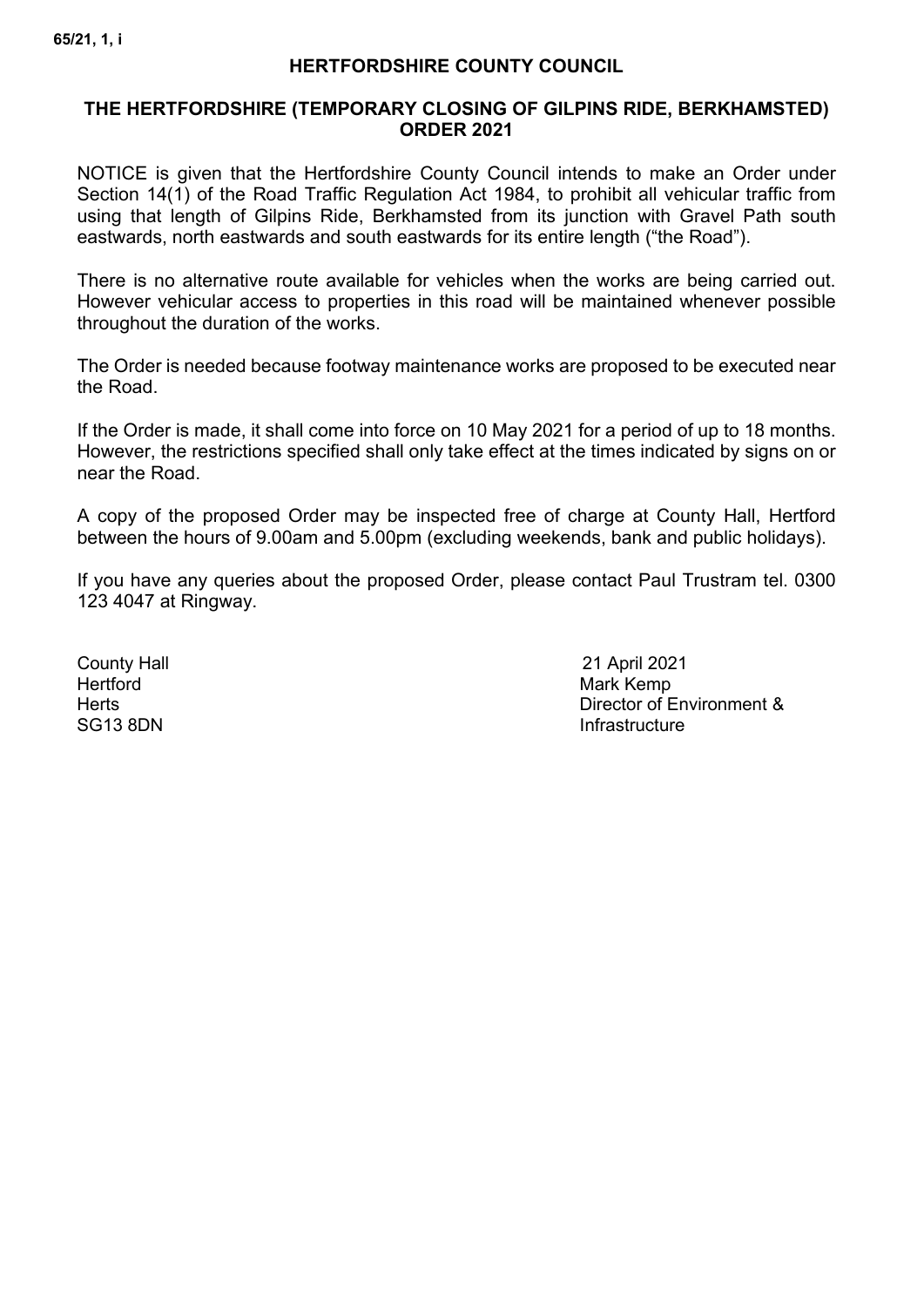

© Crown copyright and database rights 2021 Ordnance Survey 100019606<br>You are not permitted to copy, sub-licence, distribute or sell any of this data to third parties in any<br>form. (This restriction may not apply to HCC and

Road Closure | TEMPORARY TRAFFIC REGULATION ORDER

Gilpins Ride, Berkhamsted

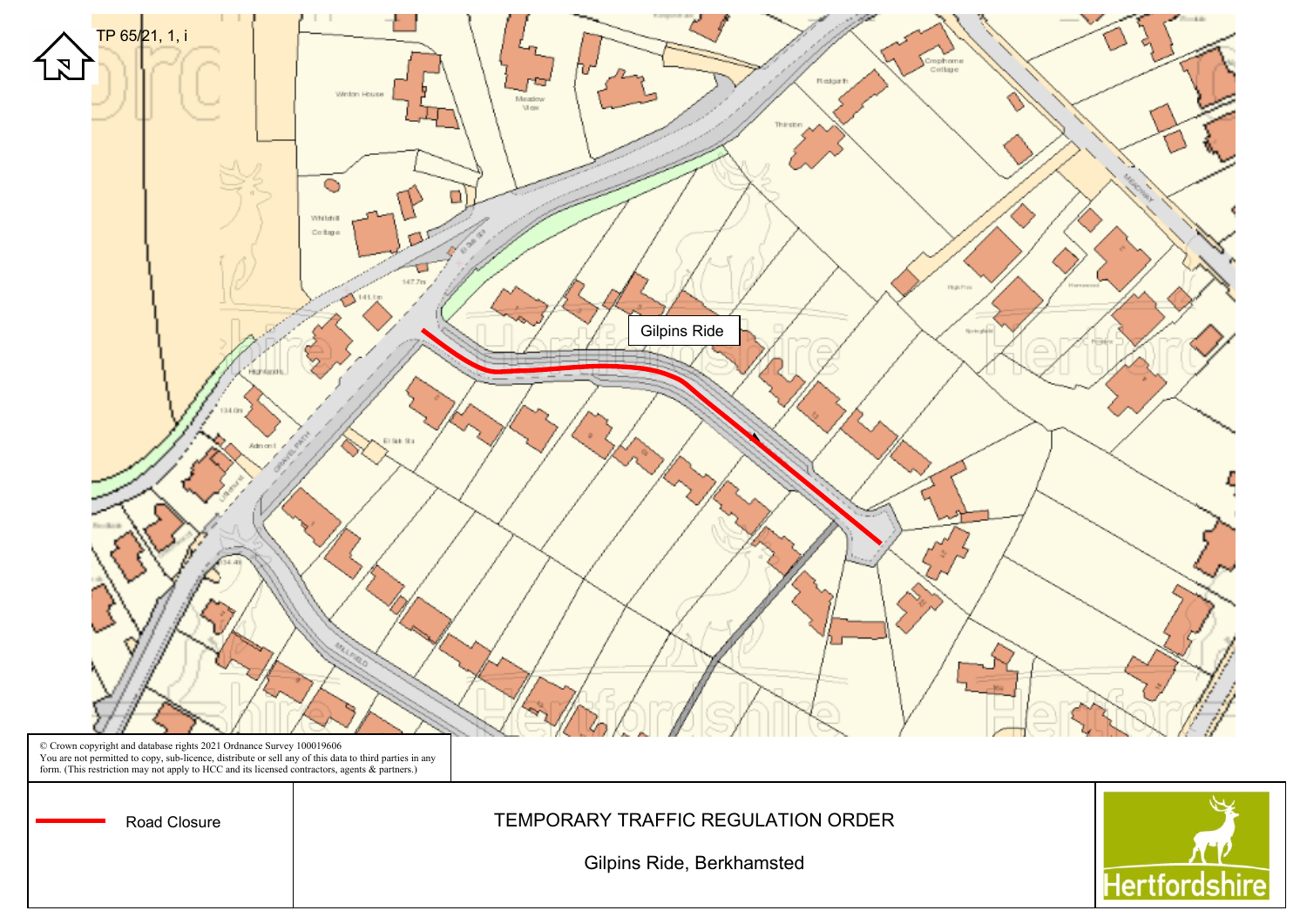# **HERTFORDSHIRE COUNTY COUNCIL**

## **THE HERTFORDSHIRE (TEMPORARY CLOSING OF A416 CHESHAM ROAD, BERKHAMSTED) ORDER 2021**

NOTICE is given that the Hertfordshire County Council intends to make an Order under Section 14(1) of the Road Traffic Regulation Act 1984, to prohibit all vehicular traffic from using that length of A416 Chesham Road, Berkhamsted from its junction with the A41 (unnamed road) roundabout south westwards for a distance of approximately 125 metres ("the Road").

An alternative route will be via A41 (unnamed road/Tring Bypass/Aston Clinton Road/Tring Road/High Street/Exchange Street), A413 (Walton Street/Wendover Road/unnamed road/ Nash Lee Road/London Road/Aylesbury Road/unnamed road), A355 (Gore Hill/London Road West) and A416 (Station Road/Chesham Road/Amersham Road/Red Lion Street/St Marys Way/Broad Street/Berkhampstead Road/Nashleigh Hill/Ashley Green Road/ Chesham Road).

The Order is needed because electrical works are proposed to be executed near the Road.

If the Order is made, it shall come into force on 24 May 2021 for a period of up to 18 months. However, the restrictions specified shall only take effect at the times indicated by signs on or near the Road.

A copy of the proposed Order may be inspected free of charge at County Hall, Hertford between the hours of 9.00am and 5.00pm (excluding weekends, bank and public holidays).

If you have any queries about the proposed Order, please contact Sonya Masters tel. 0330 053 7225 at Herts Traffic Management or Deanna Braggs tel. 0300 123 4047 at Hertfordshire County Council.

County Hall 5 May 2021 Hertford Mark Kemp

Herts Director of Environment & SG13 8DN **Infrastructure**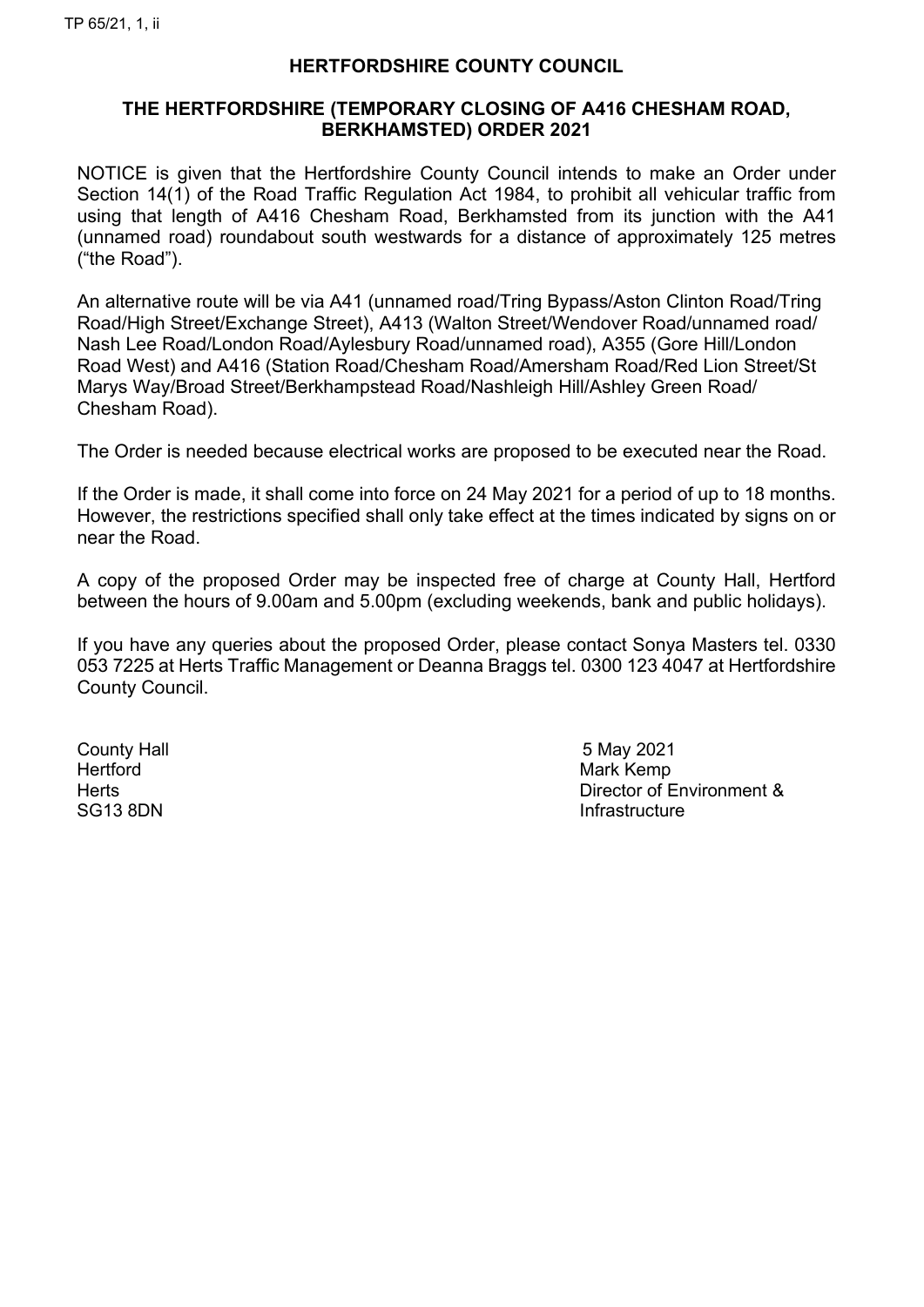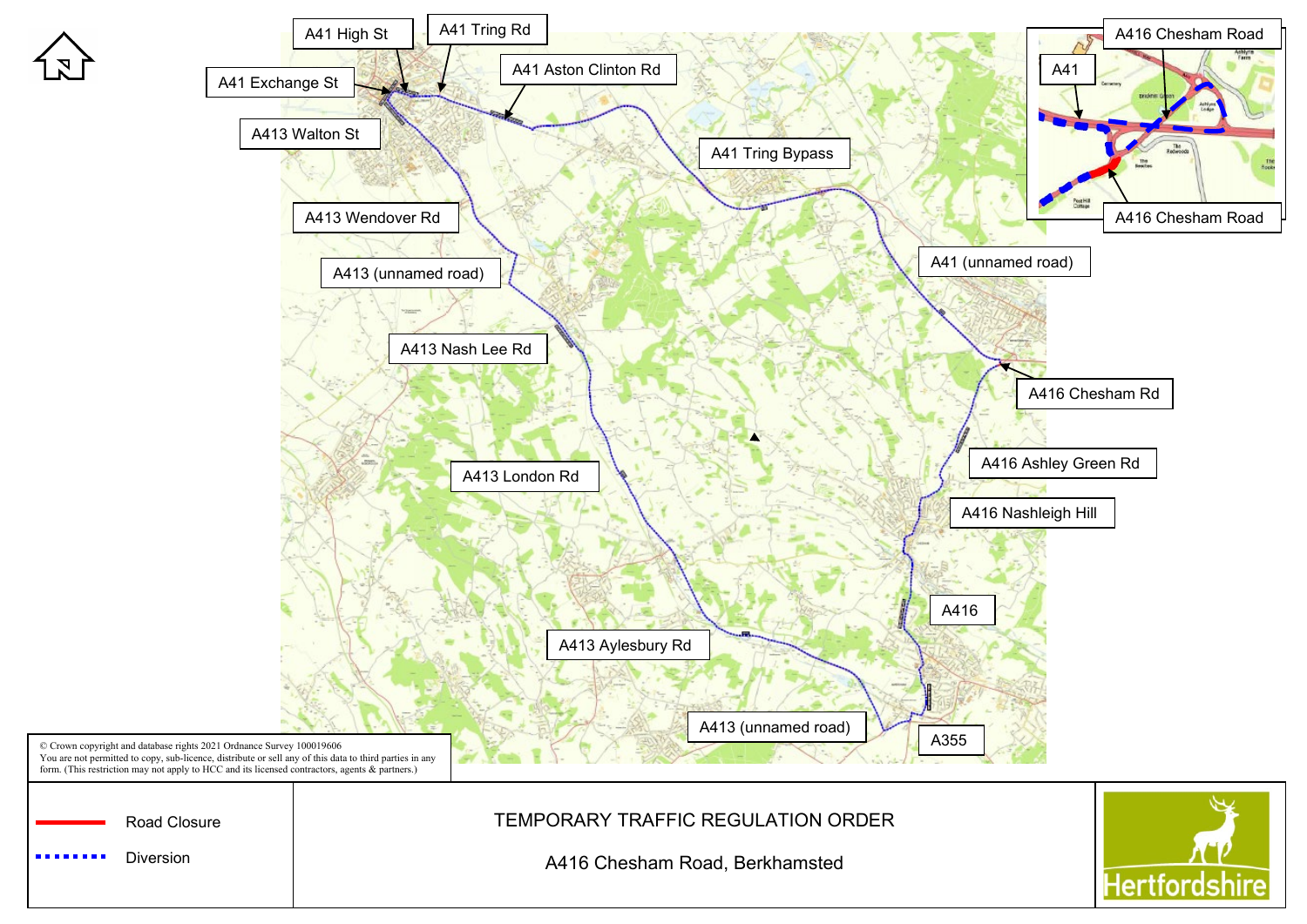## **THE HERTFORDSHIRE (TEMPORARY CLOSING OF BULLBEGGARS LANE, BERKHAMSTED/POTTEN END) ORDER 2021**

NOTICE is given that the Hertfordshire County Council intends to make an Order under Section 14(1) of the Road Traffic Regulation Act 1984, to prohibit all vehicular traffic from using that length of Bullbeggars Lane, Berkhamsted/Potten End from a point 354 metres north east of its junction with A4251 London Road north eastwards to its junction with Little Heath Lane, a distance of approximately 1458 metres ("the Road").

An alternative route will be via Bullbeggars Lane, A4251 London Road and Little Heath Lane.

The Order is needed because carriageway patching works are proposed to be executed on the Road.

If the Order is made, it shall come into force on 24 May 2021 for a period of up to 18 months. However, the restrictions specified shall only take effect at the times indicated by signs on or near the Road.

A copy of the proposed Order may be inspected free of charge at County Hall, Hertford between the hours of 9.00am and 5.00pm (excluding weekends, bank and public holidays).

If you have any queries about the proposed Order, please contact Paul Trustram tel. 0300 123 4047 at Ringway.

County Hall **5 May 2021** Hertford Mark Kemp

Herts **Director of Environment &** SG13 8DN **Infrastructure**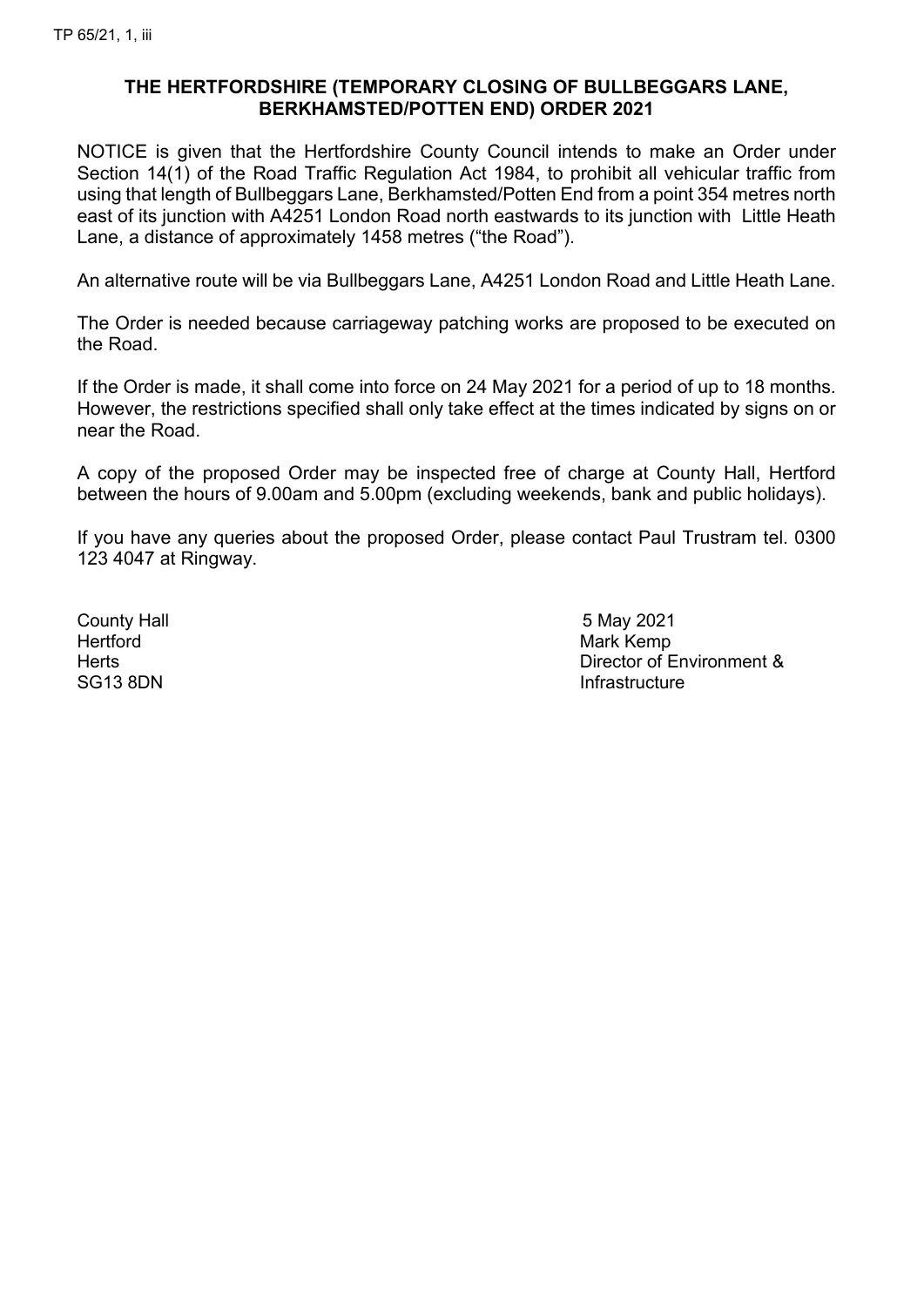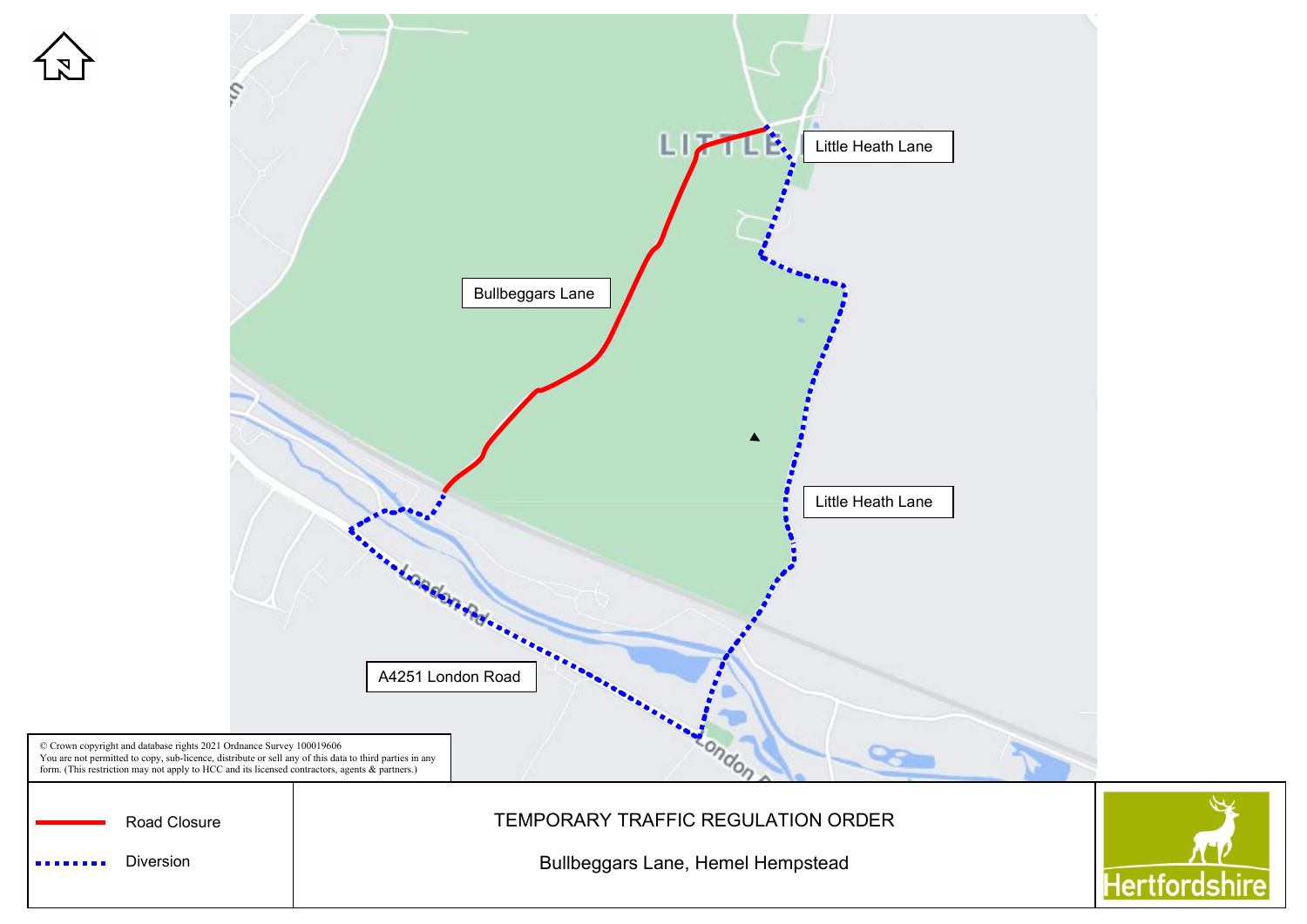#### **HERTFORDSHIRE COUNTY COUNCIL**

### **THE HERTFORDSHIRE (TEMPORARY CLOSING OF HOLLY DRIVE, BERKHAMSTED) ORDER 2021**

NOTICE is given that the Hertfordshire County Council intends to make an Order under Section 14(1) of the Road Traffic Regulation Act 1984, to prohibit all vehicular traffic from using that length of Holly Drive, Berkhamsted from a point in line with the eastern boundary of No.13 Holly Drive north westwards for a distance of approximately 72 metres ("the Road"), except for access.

An alternative route will be via Holly Drive, Woodlands Lane, Swing Gate Lane, A4251 High Street, Victoria Drive and Holly Drive.

The Order is needed because utility service works are proposed to be executed on or near the Road.

If the Order is made, it shall come into force on 31 May 2021 for a period of up to 18 months. However, the restrictions specified shall only take effect at the times indicated by signs on or near the Road.

A copy of the proposed Order may be inspected free of charge at County Hall, Hertford between the hours of 9.00am and 5.00pm (excluding weekends, bank and public holidays).

If you have any queries about the proposed Order, please contact Sonya Masters tel. 0330 053 7225 at Herts Traffic Management or Deanna Braggs tel. 0300 123 4047 at Hertfordshire County Council.

Hertford Mark Kemp

County Hall 12 May 2021 Herts **Director of Environment &** SG13 8DN **Infrastructure**